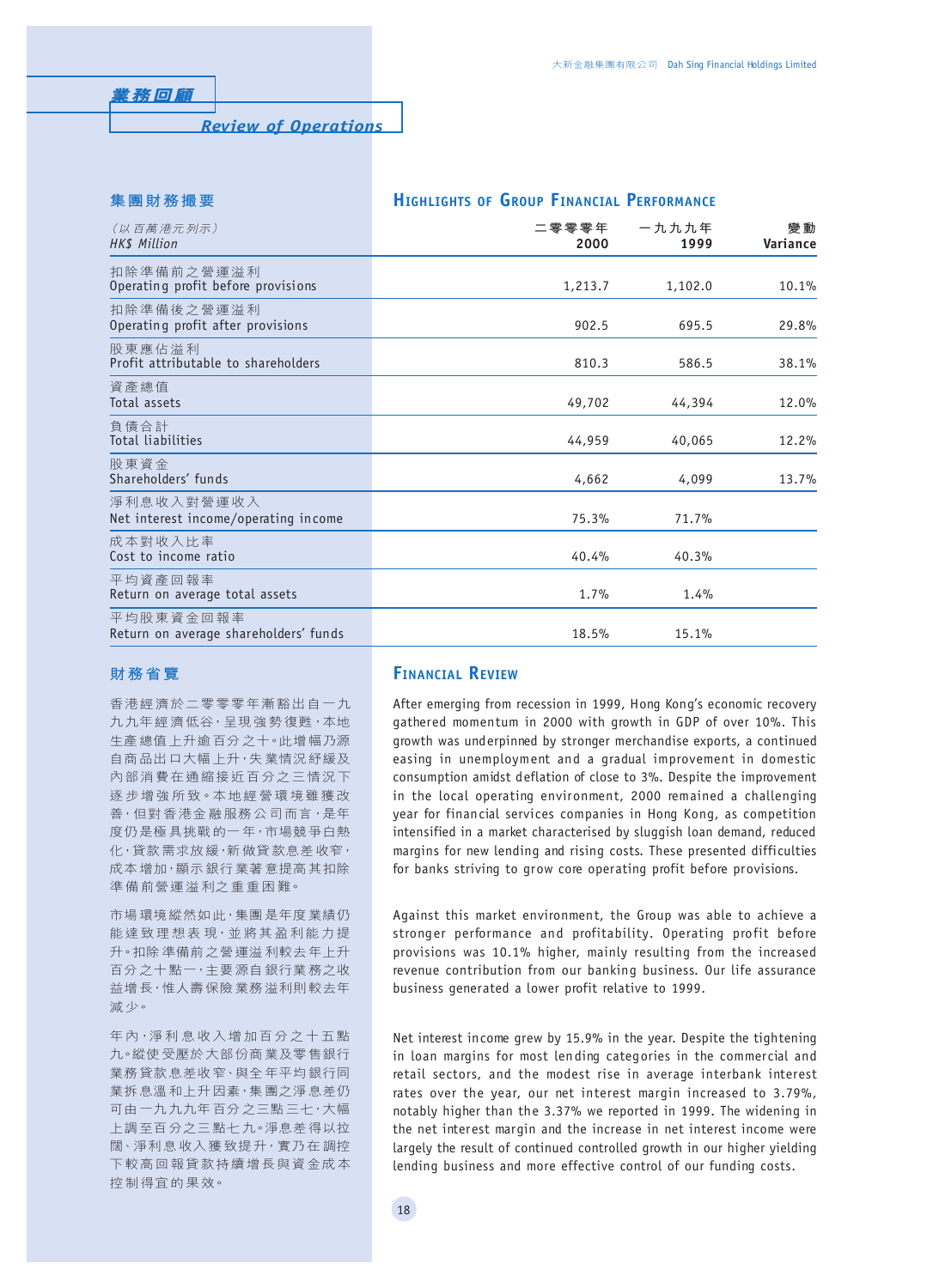集團之其他營運收入較一九九九年下 調百分之三點六。集團銀行業務之收費 及佣金收入增幅,已被收益略遜之人壽 保險業務所抵銷。銀行業務其他營運收 入錄得百分之二十五的理想升幅,主要 由信用卡收費收入與貸款相關收費之 增長、及財資營運業績之改善所帶動。 此外,根據潛在價值會計法釐定之人壽 保險業務淨溢利較去年之一億一千五 百六十萬港元,降低至八千六百五十萬 港元。

營運支出較去年上升百分之十點十,以 支付增聘員工、加添資訊科技投資用以 支援業務運作與電子銀行發展,及提高 宣傳及市場推廣活動的需要。惟集團成 本對收入比率仍能與去年相若,維持百 分之四十點四水平。

集團壞賬及呆賬撥備支出則較去年減 低百分之二十三點五,反映集團貸款組 合之資產質素隨著本地經濟復甦而持 續向好。集團銀行業務之逾期及重組貸 款比率,由一九九九年底百分之四點九 三,下降至 二零零零年底百分之三點 六。

銀行業務之貸款及客戶墊款總額較去 年底增加百分之八點三。除商業樓宇借 貸及貿易融資外,大部分貸款項目均錄 得增長。集團著意擴展在可接受風險範 圍內有較高回報貸款業務,信用卡應收 賬項及其他客戶貸款持續激增。

集團更致力降低債務成本,令總存款額 (包括客戶存款與存款證)大致維持於 去年水平。此實有賴集團小心釐定存款 利率與組合以增強盈利能力,同時兼顧 維持審慎流動資金水平成效所致。

相較去年底資產負債表,二零零零年底 集團資產總值升幅顯著,其他負債賬目 亦相應提高,顯示集團積極進取的資產 負債管理政策。攀升主因乃由於大新銀 行藉外匯基金票據及債券市場莊家之 利,利用較相宜資金用作較高回報投資 所得之果效。

Our Group's total other operating income was 3.6% lower than 1999. Within that, our banking business' growth in fee and commission income over 1999 was offset by the lower revenue contribution from our life assurance business. Our banking business recorded a 25% increase in other operating income, driven by higher credit card fee income, lending related fees, and improved results from treasury activities. Our life assurance business' net contribution, using the embedded value accounting method, fell to HK\$86.5 million, against the HK\$115.6 million net profit recorded in 1999.

Operating expenses increased by 10.7% when compared with those in 1999, reflecting a higher level of staffing and an increase in our IT investment to support business and e-banking development, and a higher spend on advertising and marketing promotion. Our cost to income ratio of 40.4% was similar to that of 1999.

The Group's charge for bad and doubtful debts was 23.5% lower when compared with 1999, reflecting the continued improvement in the asset quality of our loan portfolio amidst the recovery in the local economy. The ratio of overdue and rescheduled loans of our banking business, as a percentage of total loans, dropped from 4.93% at the end of 1999 to 3.60% at the end of 2000.

For our banking business, total loans and advances to customers were 8.3% higher than the end of 1999. Except for commercial property lending and trade finance, lending to most sectors registered growth, reflecting our emphasis on growing higher yielding lending business within acceptable risk parameters. Credit card receivables and other consumer loans continued to grow at a strong pace.

A great deal of attention was devoted to managing down the cost of our liabilities, with the result that our total deposit base, comprising customer deposits and certificates of deposits, finished the year at a level similar to that of 1999. This resulted from a more careful calibration of deposit mix and pricing to enhance profitability, whilst at the same time maintaining prudent liquidity.

Relative to the balance sheet at the end of 1999, there was a notable increase in our total assets, and a corresponding increase in other accounts on the liability side at the end of 2000, reflecting a more proactive approach in managing our balance sheet. The increase was brought about by utilizing the facilities afforded to Dah Sing Bank ("DSB") as a market maker in Exchange Fund bills and notes which enabled us to access cheaper funding for reinvestment at higher rates of return.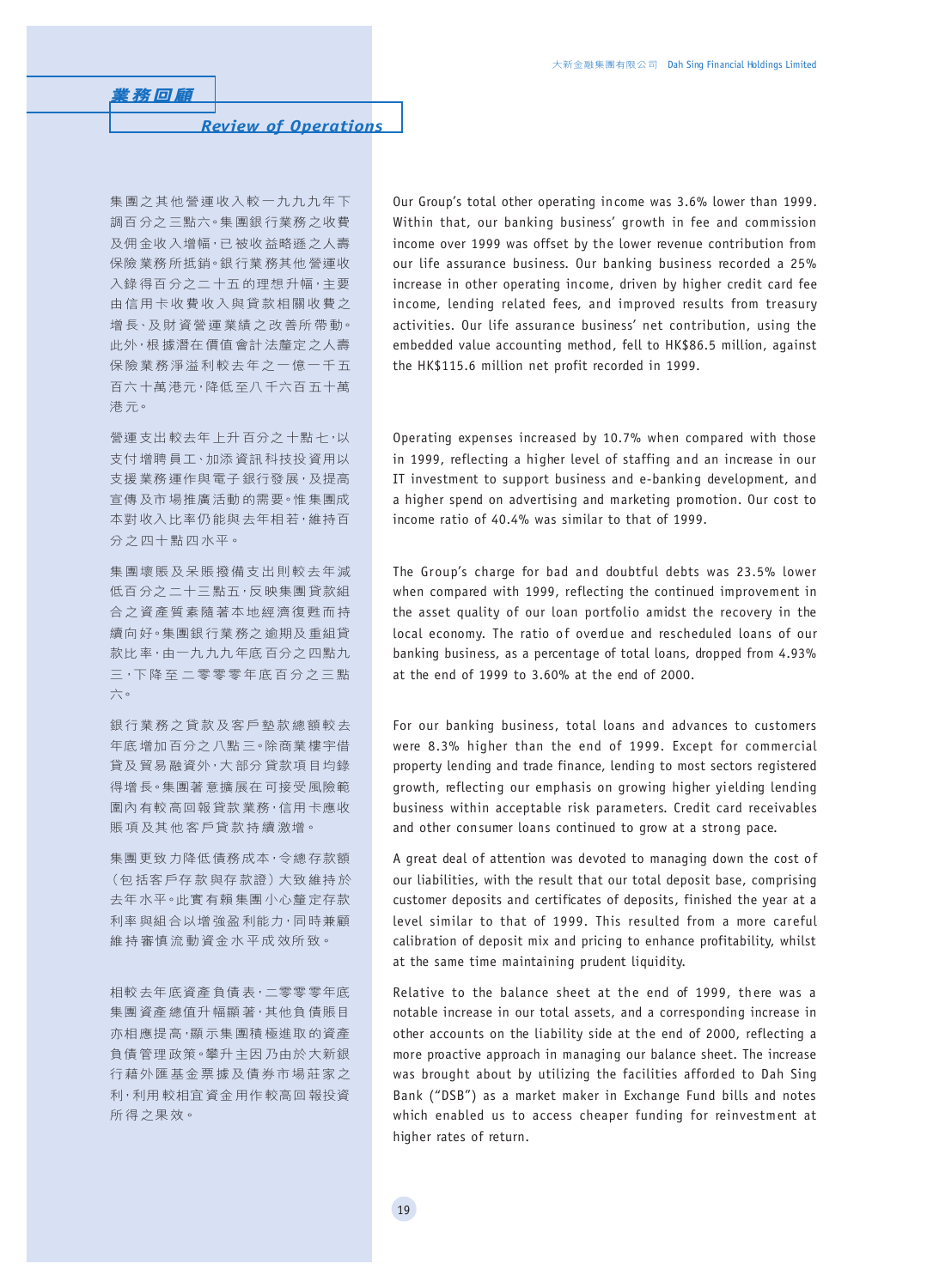### **銀行業務回顧**

# **REVIEW OF BANKING BUSINESS**

|                                                                | 二零零零年  | 一九九九年<br>1999 | 變動<br>Variance |
|----------------------------------------------------------------|--------|---------------|----------------|
|                                                                | 2000   |               |                |
| 淨利息息差<br>Net interest margin                                   | 3.79%  | 3.37%         |                |
| (以百萬港元列示)<br>HK\$ Million                                      |        |               |                |
| 各項客戶貸款減準備<br>Advances to customers less provisions             | 29,006 | 26,761        | 8.4%           |
| 各項客戶存款<br>Customers' deposits                                  | 31,385 | 32,607        | $-3.7%$        |
| 已發行存款證<br>Certificates of deposit issued                       | 6,095  | 4,457         | 36.8%          |
| 存款合計<br>Total deposits                                         | 37,480 | 37,064        | 1.1%           |
| 貸款對存款比率<br>Loan to deposit ratio                               | 77.4%  | 72.2%         |                |
| 平均流動資金比率<br>Average liquidity ratio                            | 44.4%  | 47.1%         |                |
| 未履行貸款比率<br>Non-performing loan ratio                           | 2.26%  | 3.43%         |                |
| 逾期及重組貸款對貸款總額比率<br>Overdue and rescheduled loans to total loans | 3.60%  | 4.93%         |                |

二零零零年對香港銀行業是極具挑戰 的一年,縱使出口增長持續,零售消費 上揚,失業情況紓緩及通縮壓力減低, 貸款需求仍然疲弱。價格競爭熾烈與貸 款息差收窄情況已擴散至各項貸款產 品。

集團繼續悉力推展如信 用卡、私人貸款及予製 造業之設備融資等較高 回報率資 產。承本港平 均最優惠利率與貨幣市 場息口距 離拉闊之利, 銀行業務淨利息收入激 增,淨 息差較去年百分 之三點三 七,調升至百 分之三點七九。

在各項業 務中,商業銀 行業務在出口及商品貿 易普遍改 善情況下,貿 易融資借 貸仍報縮減。

反映壞賬清理和部份貿易公司及製造 商對貸款融資要求已續漸改變。由於實 際息口仍然高企,尤以二零零零年上半 年利率持續調升,企業借貸作新投資及

2000 was a challenging year for the Hong Kong banking industry. Although export growth was sustained, consumer spending picked up, unemployment eased and deflation dropped, loan demand remained sluggish. Price competition and loan margin reductions were increasingly widespread across a wide spectrum of loan products.



Dah Sing Bank allied with Tradelink to launch a co-branded MasterCard for Tradelink customers. 大新銀行與貿易通推出聯營萬事達卡為電子商貿 用戶提供最 新消費選擇。

We continued our strategy and emphasis in growing higher yielding assets such as credit card and personal loans, and equipment finance to the manufacturing sector. Combined with the favourable effect of a wider spread between average Prime and money market rates, our banking business achieved a stronger net interest income, and an increase in our net interest margin to 3.79%, up from the 3.37% level recorded in 1999.

Within the various lines of business, Commercial Banking, despite the general pickup in exports and merchandise trade, reported a contraction in trade finance lending. This

reflected an amount of loans workout and a gradual shift in financing requirements by some trading and manufacturing companies. As real rates of interest remained high, especially during the first half of 2000 when interest rates were increasing, corporate borrowing to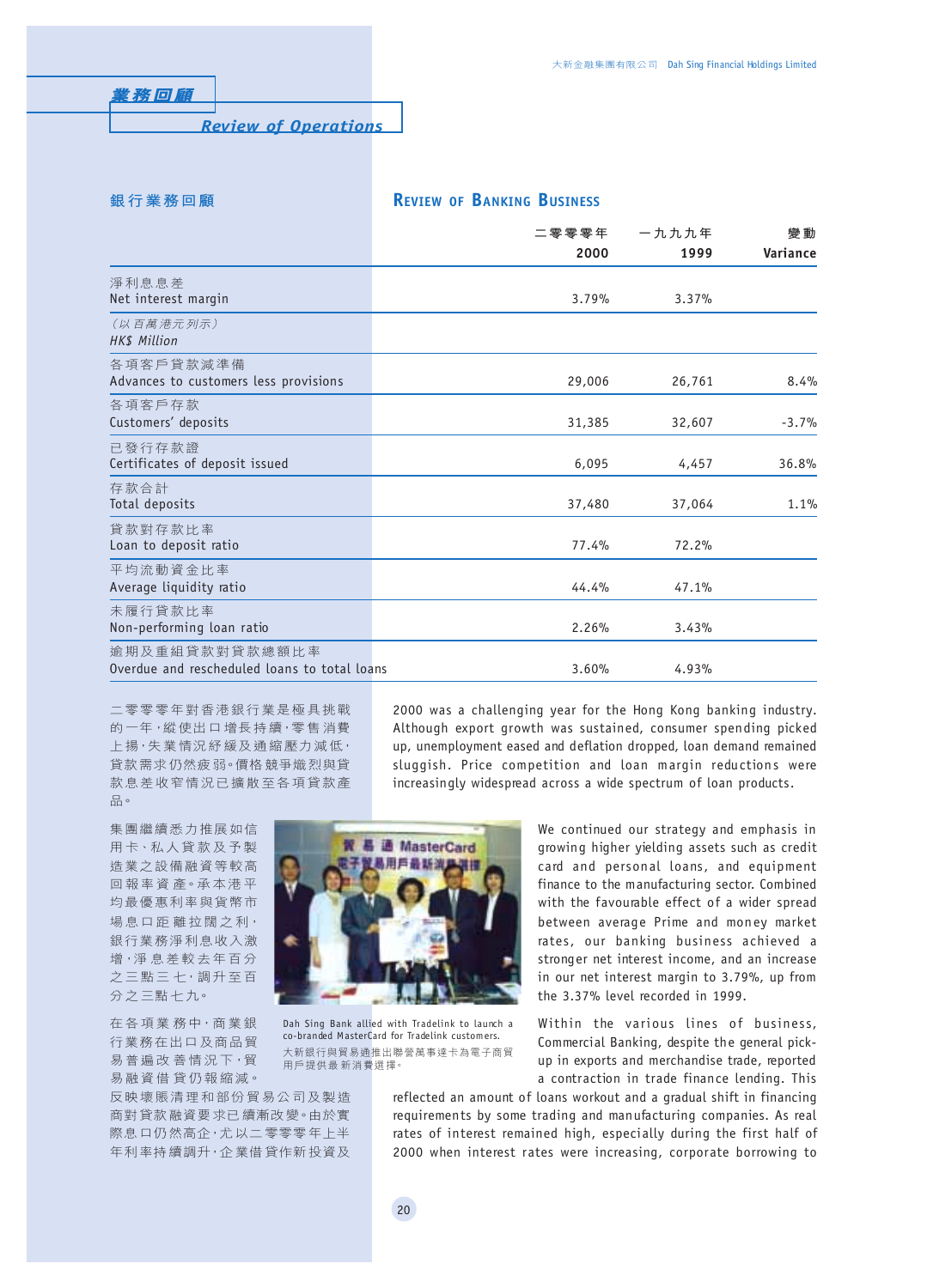

Mr. David S.Y. Wong (front row, left 2), Chairman of Dah Sing Bank, was present at the Prize Presentation Ceremony for the "2000 Hong Kong Top Ten Brandnames Awar ds" for which Dah Sing Bank was the sole sponsor. 大新銀行主 席王守業先生(前 排左二)出席由大 新銀行獨家贊助「二零零零年香港十大 名牌選舉」之頒 獎典禮。

業務拓展用途受到抑壓。為彌補放緩之 貿易融資活動,集團發展設備融資業 務,以本地及華南地區製造商為主要對 象,提供購置設備及機器融資服務。

零售銀行業務增長顯著,表現突出。集

團訂立策略透過產品推 陳出新與擴大客戶基 礎,拓展個人理財服務 業務之市場佔有率,遂 致力推廣信用卡、私人 貸款及私人透支借貸以 增強產品之競爭力。集 團尤感欣喜市場對大新 信用卡服務之認受性, 過往數年屢屢獲獎足以 憑證。根據二零零零年 度之美滿成績,大新銀 行以香港發卡銀行身

份,榮獲萬事達國際頒發「最多聯營卡 計劃獎」及「二零零零年度本港商戶簽 賬額最高升幅銅獎」;亦榮獲威士國際 頒發「一九九九/二零零零最多聯營卡 計劃獎」。雖然樓宇按揭及私人貸款等 眾多產品之價格競爭猶見激烈,集團仍 可繼續提升按揭組合及無抵押私人借 貸。自一九九九年推出自動增值八達通 卡服務後,卡主可經由本銀行信用卡與 銀行賬戶電子系統聯繫八達通系統自

finance new investment or business growth remained subdued. To make up for the slower trade finance activities, we grew our equipment finance business targeting at the financing of equipment and machinery purchases by manufacturing companies operating both in Hong Kong and in the southern part of Mainland China.

The Retail Banking business continued its robust growth momentum



Dah Sing received awards from MasterCard International and VISA International during the year for its credit card business.

大新信用卡業務於二零零零年榮獲萬事達國際 及威士國際 頒發獎項。

and achieved a record performance. With a strategy to expand our market share in the personal financial services sector through product innovation and growth in the customer base, we focused on improving our product competitiveness by promoting credit card, personal loan and personal overdraft lending. We are particularly pleased with the market recognition of our credit card, which is reflected in the many awards we have received in the past few years. Based on our 2000 achievements, DSB was recognised as the issuing bank in Hong Kong achieving the Top

Co-Branded Program Issuer in 2000 and the Second Runner-Up of the Highest Growth Rate in 2000 of Merchant Purchase Volume in Hong Kong from MasterCard International; and the Largest Number of New Co-Branded/Affinity Card Programs 1999/2000 from VISA International. Despite the keen price competition for products like residential mortgages and personal loans, we succeeded in increasing our mortgage portfolio and unsecured personal lending. After introducing in 1999 the automatic add-value service to Octopus cardholders through the electronic link of the Bank's credit card and bank accounts systems with the Octopus system, we remained the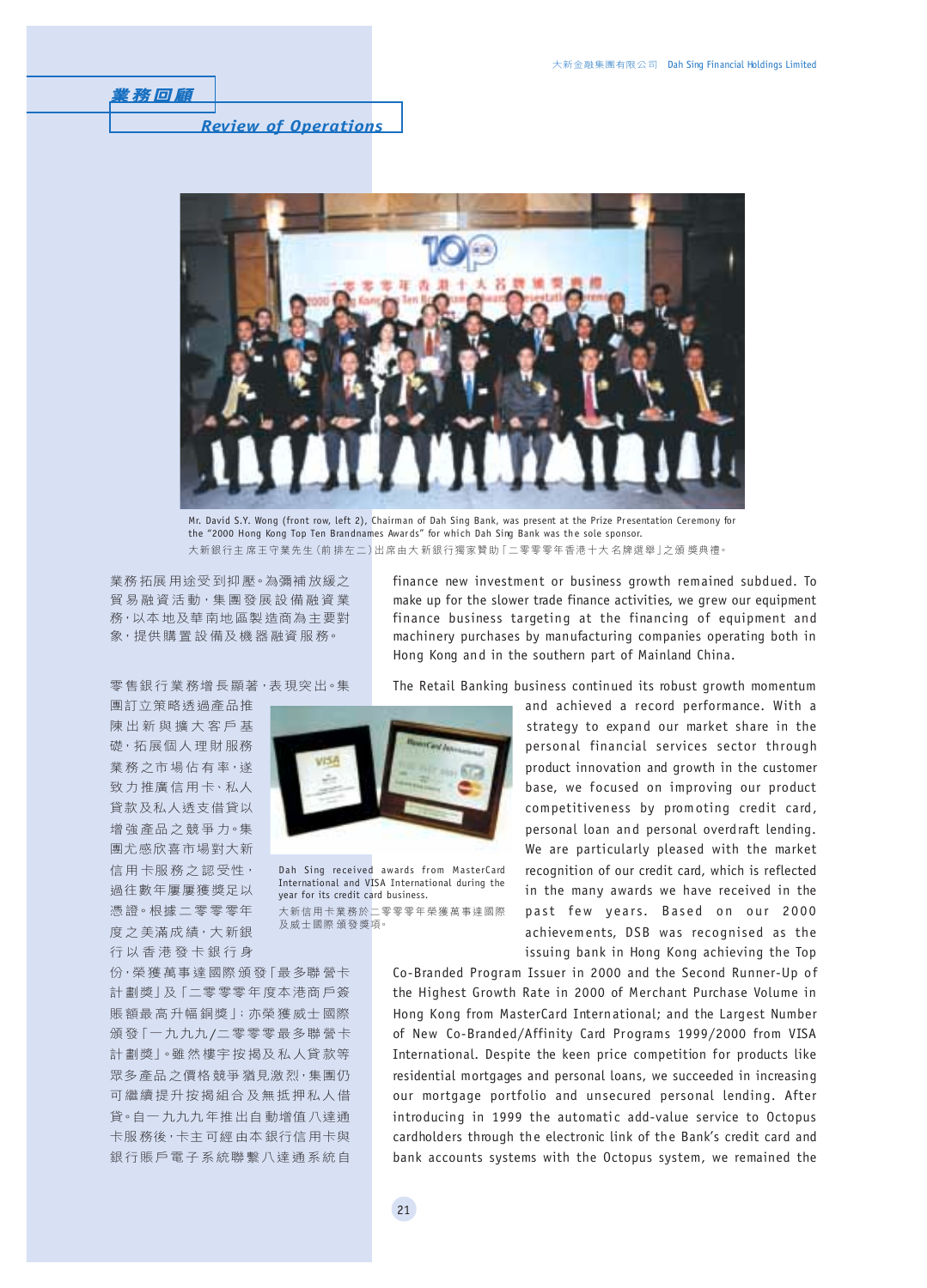動增值,於二零零零年,集團仍是獨家 提供此項服務的銀行。此項創新服務被 受市場廣泛歡迎,更裨益集團客戶基礎 之增長。

經歷極艱巨的一九九八及一九九九兩 年後,租購 貸款業務繼續著重運輸融 資,並於二零零零年度取得強勢復甦。 資產價格穩定上揚,特別準備遂得以下 調,有助提高此業務營運收益。

庫務部收入貢獻持續增加,乃由於在貨 幣、債券及利率市場均較以往活躍成交 所致。資產負債管理得法與剩餘資金投 資回報上升,皆有助改善集團之淨息 差。

集團仍努力不懈 提升分行及 銷售 網路, 以配合市場需 要、人口轉移與科技更 新。連同二零零一年二月底啟業之東涌 分行,集團在本港共經營四十家分行、 六所銷售服務中心、巴哈馬一家分行、 海峽群島格恩西島一家附屬公司與中 國深圳一代表處。

## **私人銀行業務**

集團於二零零零年重組私人銀行營運, 駐港安新私人銀行遂成為集團全資附 屬公司,有關私人銀行業務、貸款及存 款已於同年九月納入大新銀行內。集團 是項私人銀行業務之整合有助其日後 發展。安新私人銀行有限公司於二零零 一年三月二日易名為 MEVAS Bank limited,並將經營為一家多渠道之電子 銀行。

集團 與艾比國 民有限 公司(「艾比國 民」)及SG Hambros Bank Limited合資 而直接持有百分之五十一股權之D.A.H. Hambros Bank (Channel Islands) Limited 於二零零零年度錄得尚佳表現,並會繼 續經營提供離岸銀行服務以支援大新 銀行於香港之私人銀行業務。

## **人壽保險業務**

二零零零年保險行業受壓於市場劇烈 競爭,保險代理流失率高企,新做銷售 保單滑落及利率上升等不利因素,集團 人壽保險業務淨溢利較去年略遜。長期 sole provider of the service in 2000. This innovative offering was well received by the market and contributed to the growth in our customer base.

Our Hire Purchase business, having gone through an extremely difficult period during 1998 and 1999, continued to focus on transport financing and posted a strong recovery in 2000. A lower specific provisioning, due to stable and stronger asset prices, assisted in boosting the contribution from this business.

The contribution from our Treasury Division continued to improve as a result of more active dealing in the money, debt securities and interest rate markets. A more effective asset and liability management, and an improved return on investment of surplus funds assisted in improving the net interest margin of the Group.

We continued our effort in upgrading our branch and sales network in response to the market, and population and technology changes. With the opening of our new Tung Chung Branch at the end February 2001, we now operate 40 branches and another 6 sales and services centres in Hong Kong, 1 branch in the Bahamas, 1 subsidiary in Guernsey, Channel Islands and 1 representative office in Shenzhen, China.

## **PRIVATE BANKING BUSINESS**

We reorganised our private banking operation in 2000 with the result that the Hong Kong onshore D.A.H. Private Bank was converted to a wholly owned subsidiary with a transfer of all its private banking business, loans and deposits to DSB in September 2000. The integration of the Hong Kong private banking business into DSB is expected to lead to growth in the business. D.A.H. Private Bank was renamed as MEVAS Bank Limited from the 2nd March 2001 and will soon operate as a multi-channel e-bank.

D.A.H. Hambros Bank (Channel Islands) Limited, our 51% owned offshore joint-venture private banking operations with Abbey National plc and SG Hambros Bank Limited, generated a respectable performance in 2000 and will continue to operate to provide offshore banking services to support DSB's private banking business in Hong Kong.

# **INSURANCE BUSINESS**

Against a backdrop of intense competition, high agency turnover, reduction in new sales and rises in interest rates for the insurance industry in 2000, our life assurance company posted a lower net profit. Net profit generated from the long-term life business, at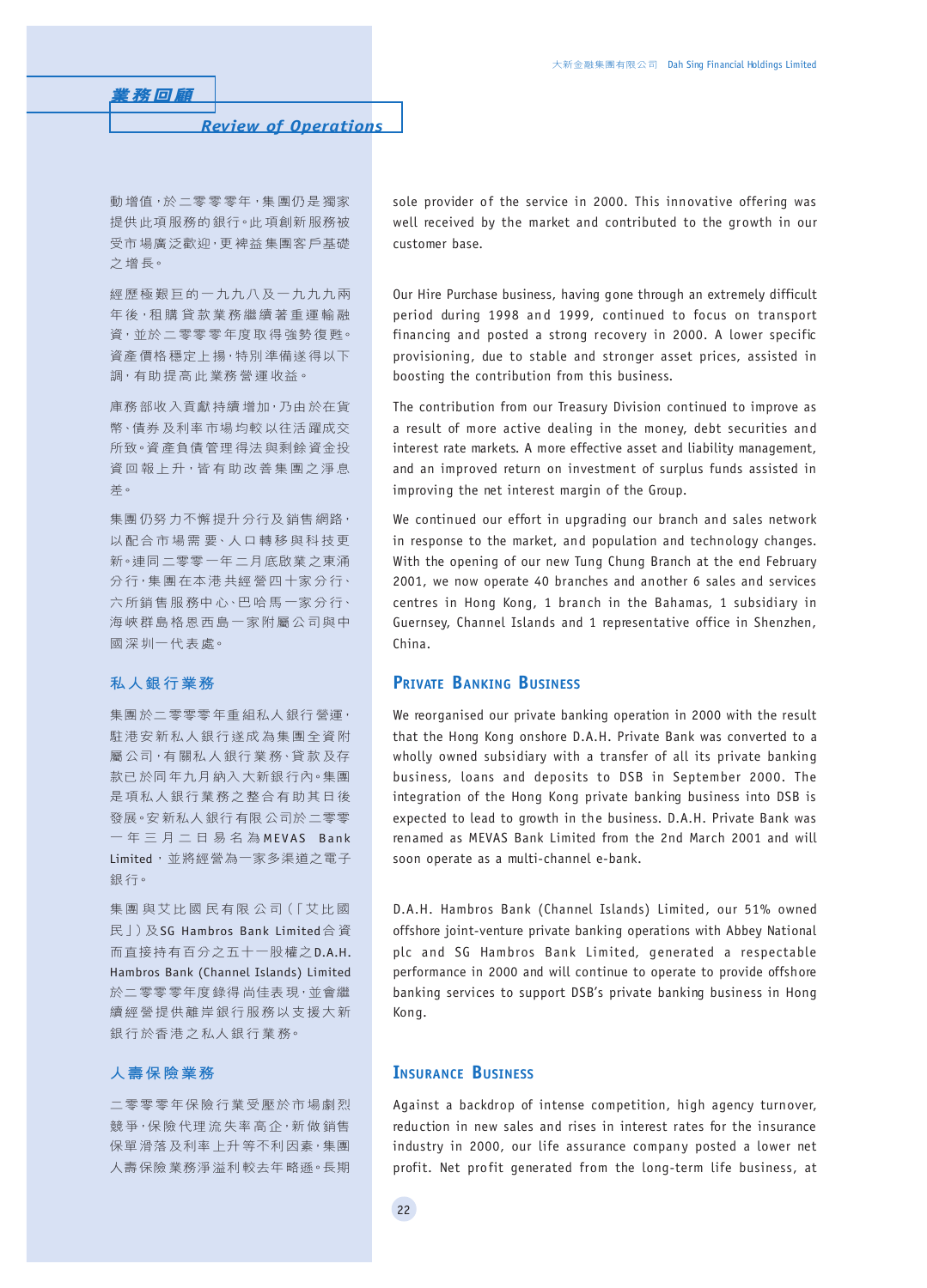人壽保險業務淨溢利為八千六百五十 萬港元,較去年下降百分之二十五。收 益下降主要由於新做保單銷售量輕微 下跌,加上二零零零年上半年利率攀升 導致投資回報削減所致。一九九九年集 團壽險業務投資若干證券市場,獲利甚 豐,成為推高該年盈利的部份原因。綜 觀是年度本地壽險市場出現整體收縮 現象,新簽保單減少,相比集團附屬壽 險公司是年度業務銷售下調情況較之 去年僅屬輕微。

根據獨立顧問精算師計算,於二零零零 年終全年度有效人壽保單總額錄得四 億五千一百七十萬港元,較一九九九年 終三億九千七百六十萬港元,上升五千 四百一十萬港元。

集團與CGNU合資而直接持有百分之五 十一股權之大新保險有限公司自一九 九九年七月啟業後,二零零零年乃首整 年經營。其保險承包及營運業績與預期 相約。

#### **風險管理**

延續一九九九年底前展開一連串對集 團業務的全面徹底檢討與改良信貸和 風險管理政策,於二零零零年集團繼續 加強整體的風險管理架構。一九九七至 九八年的金融危機促使本港銀行業近 期之轉變,遂有是次的檢討措施。面對 日益熾熱的競爭環境,採納此等政策有 助集團改善信貸、市場及利率之風險管 理。

集團於二零零零年上半年議決改良並 落實銀行系機構風險管理,並於同年八 月委任集團風險董事專責一切與集團 銀行業務有關之風險管理。預期新職能 可提高整體風險管理之成效,以配合集 團協調規控風險之增長策略。

HK\$86.5 million, was 25% lower than that earned in 1999. The lower contribution was mainly caused by marginally lower sales and a lower investment return caused by the rise in interest rates during the first half of 2000. The higher 1999 trading profit from our life business was boosted in part by the exceptionally strong equity performance recorded in certain markets in that year. Against the local life assurance market's overall contraction in the sales of new policies in the year, our life assurance subsidiary's new business sales were down only marginally relative to 1999.

As at the end of 2000, the total value of policies in force as calculated by our independent consulting actuary was HK\$451.7 million, up HK\$54.1 million from HK\$397.6 million as at the end of 1999.

Our 51% owned general insurance subsidiary, Dah Sing General Insurance Company, a joint venture with CGNU, had its first full year of operation in 2000 after commencing business in July 1999. Its underwriting and operating results were in line with expectation.

## **RISK MANAGEMENT**

In 2000, we continued to strengthen our overall risk management framework with a complete and full review and an upgrade of our credit and risk management policies for each business, a project initiated before the end of 1999. The review was prompted by recent changes in the Hong Kong banking market brought about by the financial crisis in 1997-1998. The adoption of these policies enabled the Group to improve the management of its credit, market and interest rate risks in an increasingly competitive environment.

A decision to upgrade and formalise the group risk management of the Banking Group was reached in the first half, leading to the appointment in August 2000 of a new group risk director responsible for the management of all types of risk related to our banking business. The new function is expected to enhance the effectiveness of overall risk management consistent with our risk-adjusted growth strategy.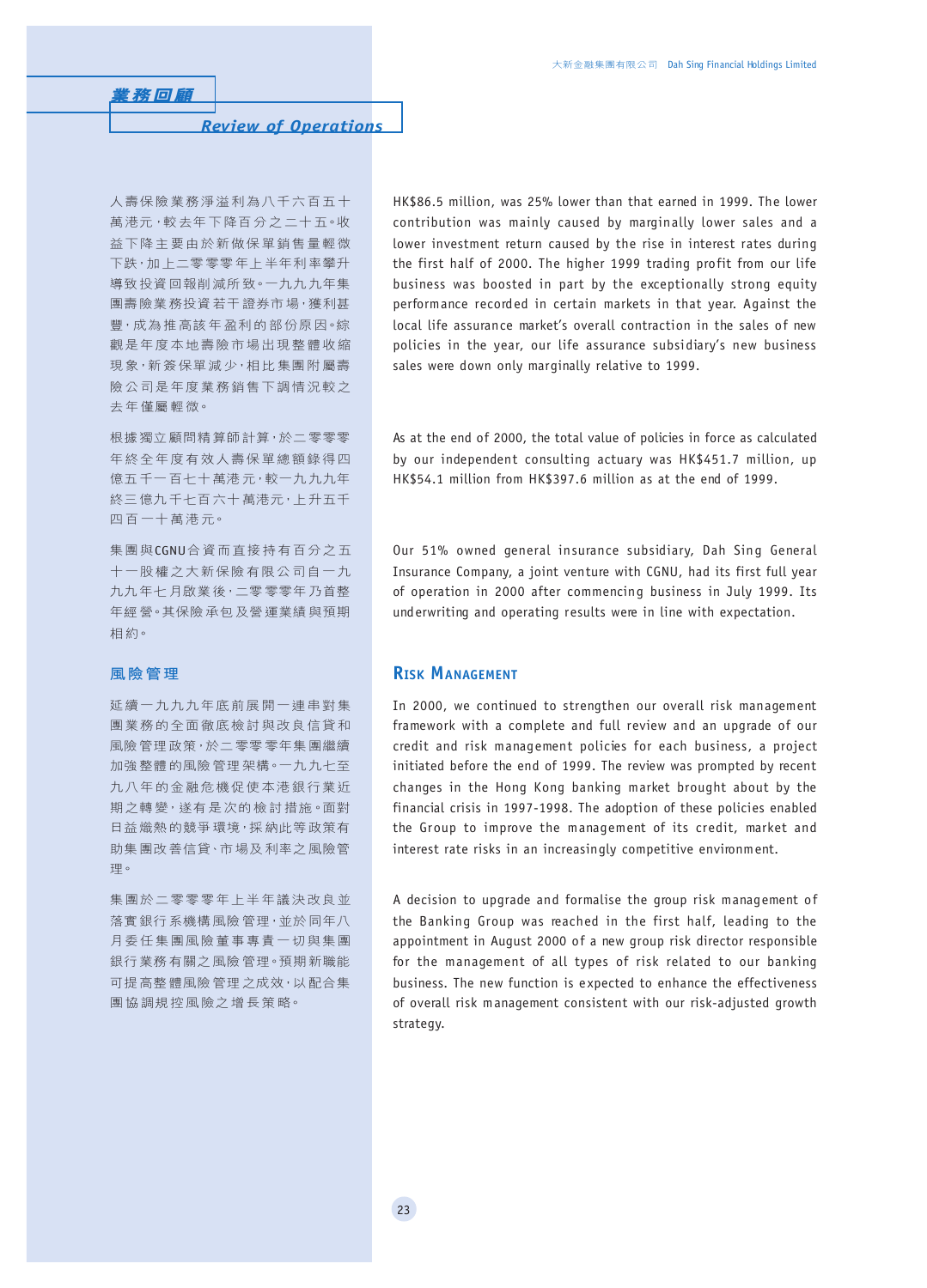**資本及流動資金**

| 銀行系附屬機構                                                                                 | 二零零零年 | 一九九九年 |
|-----------------------------------------------------------------------------------------|-------|-------|
| <b>Banking Group</b>                                                                    | 2000  | 1999  |
| 資本基礎 (百萬港元)<br>Capital base (HK\$ million)<br>- 核心資本<br>- Core capital                  | 3,900 | 3,443 |
| - 附加資本與扣減項目<br>- Supplementary capital and deductions                                   | 361   | 337   |
| 扣減後的資本基礎總額<br>Total capital base after deductions                                       | 4,261 | 3,780 |
| 資本充足比率 (年結日)<br>Capital adequacy ratio (as at year end)<br>— $-\frac{1}{2}$<br>- Tier 1 | 13.1% | 12.7% |
| - 一級及二級<br>- Tier 1 and Tier 2                                                          | 14.3% | 13.9% |
| 流動資金比率 (全年平均值)<br>Liquidity ratio (average for the year)                                | 44.4% | 47.1% |

**CAPITAL AND LIQUIDITY**

銀行系機構是年度資本充足比率較去 年輕微上升,反映集團增加保留溢利以 支援業務發展。

為達至更佳之資本組合,大新銀行已授 權予一投資銀行安排發行首批後償債 券,總額為一億二千五百萬美元。此乃 十年期債券,至二零一一年三月屆滿, 可於發行後第五週歲即二零零六年三 月以發行人認購期權全數贖回。待獲得 所需監管機構對此後償資本納入集團 資本基礎之最終批准後,銀行系資本充 足比率將被推高百分之二以上。

集團繼續審慎落實資產負債管理(包括 流動資產),令銀行系機構全年流動資 金比率維持相當輕鬆水平。

# **人力資源**

集團於是年度增聘員工應付業務增長、 創新概念與用以支援傳統銀行產品及 電子銀行服務應用之資訊科技系統發 展。集團繼續致力僱員培訓,提升工作 與業務技能以配合日益激烈的市場競 爭及客戶對服務質素與增值服務的更 高指望。

The Banking Group's capital adequacy ratio was slightly higher than that of 1999, reflecting a higher amount of profit retention for supporting our business growth.

To achieve a better mix of capital structure, in February 2001, DSB mandated an investment bank to arrange our first subordinated bond issue for an amount of US\$125 million. This is a 10-year issue due in March 2011 with an issuer call option to fully redeem the whole bond at the 5th anniversary in March 2006. Subject to receiving final regulatory approval for the inclusion of this subordinated capital as part of our capital base, the capital adequacy ratio of our Banking Group will be boosted by more than 2%.

We continued to manage our assets and liabilities, including liquid assets, on a prudent basis throughout the year with the result that our Banking Group's liquidity ratio was sustained at a very comfortable level.

# **HUMAN RESOURCES**

We increased our staff force in 2000 to cope with business growth, new initiatives and IT development to support both traditional products and new e-banking applications. We continued to emphasize training to upgrade the job and business skills of our staff in response to the more competitive market and higher expectations from customers on service quality and value-adding services.